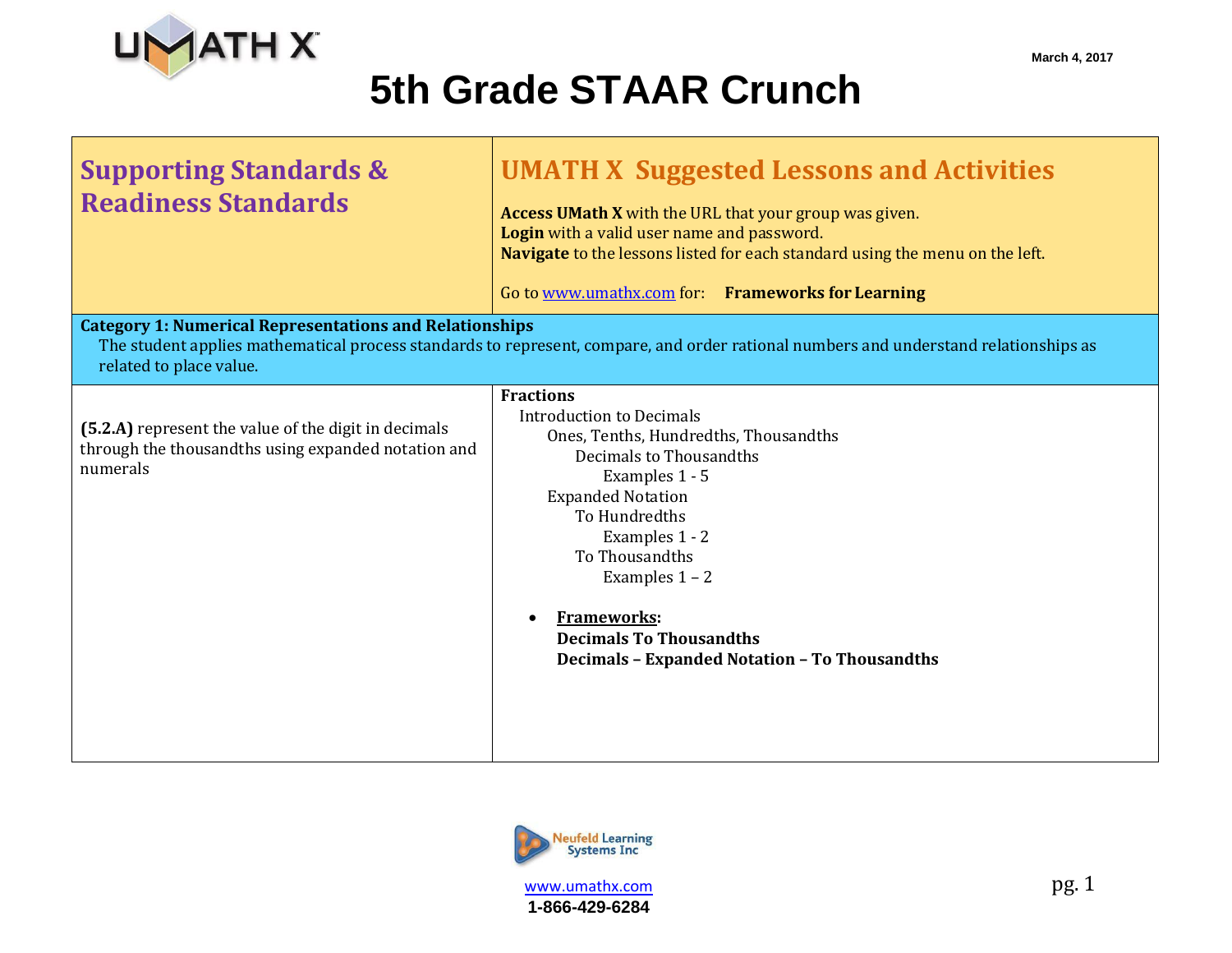

|                                                 | <b>Fractions</b>                                                                                                                          |
|-------------------------------------------------|-------------------------------------------------------------------------------------------------------------------------------------------|
| (5.2.B) compare and order two decimals to       | <b>Introduction to Decimals</b>                                                                                                           |
| thousandths and represent comparisons using the | <b>Comparing Decimals</b>                                                                                                                 |
| symbols $>$ , $\lt$ , or $=$                    | Examples 1 - 4                                                                                                                            |
| <b>Readiness Standard</b>                       | <b>Ordering Decimals</b>                                                                                                                  |
|                                                 | Examples 1-5                                                                                                                              |
|                                                 | <b>Frameworks:</b><br>$\bullet$                                                                                                           |
|                                                 | <b>Compare and Order Decimals</b>                                                                                                         |
|                                                 | <b>Comparing Decimals</b>                                                                                                                 |
| (5.2.C) round decimals to tenths or hundredths  | <b>Fractions</b>                                                                                                                          |
|                                                 | <b>Introduction to Decimals</b>                                                                                                           |
|                                                 | <b>Rounding Decimals</b>                                                                                                                  |
|                                                 | Examples 1 - 5                                                                                                                            |
|                                                 | Special Case 1                                                                                                                            |
|                                                 | Special Case 2                                                                                                                            |
|                                                 | Summary                                                                                                                                   |
|                                                 | <b>Frameworks:</b><br>$\bullet$<br><b>Rounding Decimals - To the Nearest Tenth</b><br><b>Rounding Decimals - To the Nearest Hundredth</b> |



www.umathx.com pg. 2 **1-866-429-6284**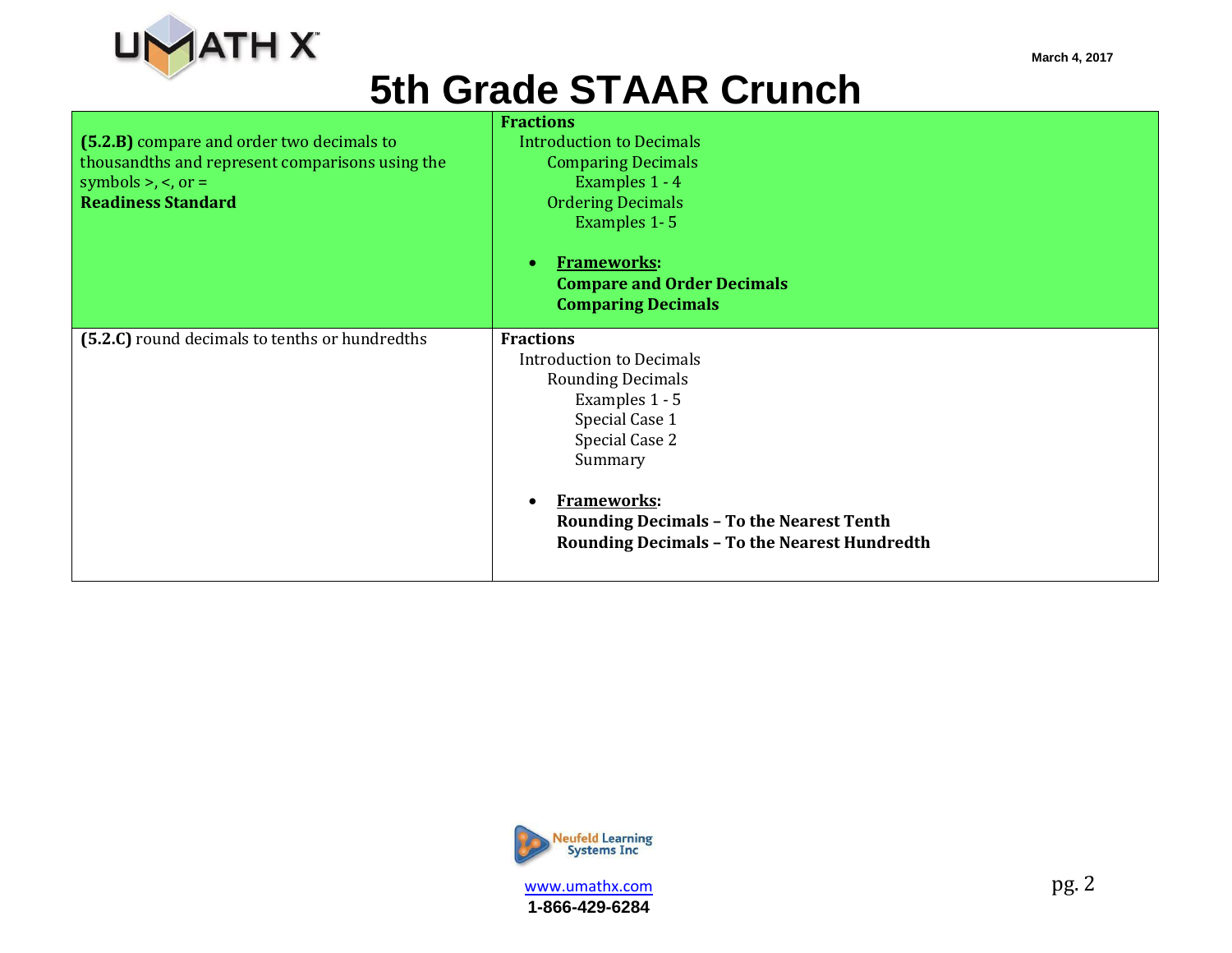

| (5.4.A) identify prime and composite numbers                                                                                                    | <b>Fractions</b><br>Products, Multiples, Factors<br>Factors<br><b>Prime Numbers</b><br>Prime Numbers: 2, 3, 5, 7, 11, 13, 17, 19<br><b>Composite Numbers</b><br>Venn Diagrams Factors<br>Examples 1 - 3<br><b>Frameworks:</b><br>$\bullet$<br><b>Prime and Composite Numbers</b><br><b>Prime Numbers</b>              |
|-------------------------------------------------------------------------------------------------------------------------------------------------|-----------------------------------------------------------------------------------------------------------------------------------------------------------------------------------------------------------------------------------------------------------------------------------------------------------------------|
| (5.4.E) describe the meaning of parentheses and<br>brackets in a numeric expression                                                             | <b>Whole Numbers &amp; Integers</b><br><b>Order of Operations</b><br>Why Use Order of Operations Whole Numbers?<br>Please Excuse My Dear Aunt Sally<br><b>Example Questions - Whole Numbers</b><br>Examples $1 - 10$<br><b>Frameworks:</b><br>$\bullet$<br><b>Order of Operations - Whole Numbers - Word Problems</b> |
| (5.4.F) simplify numerical expressions that do not<br>involve exponents, including up to two levels of<br>grouping<br><b>Readiness Standard</b> | <b>Whole Numbers &amp; Integers</b><br><b>Order of Operations</b><br><b>Example Questions - Whole Numbers</b><br>Examples 1 - 10<br><b>Frameworks:</b><br>$\bullet$<br><b>Order of Operations - Whole Numbers - Word Problems</b>                                                                                     |

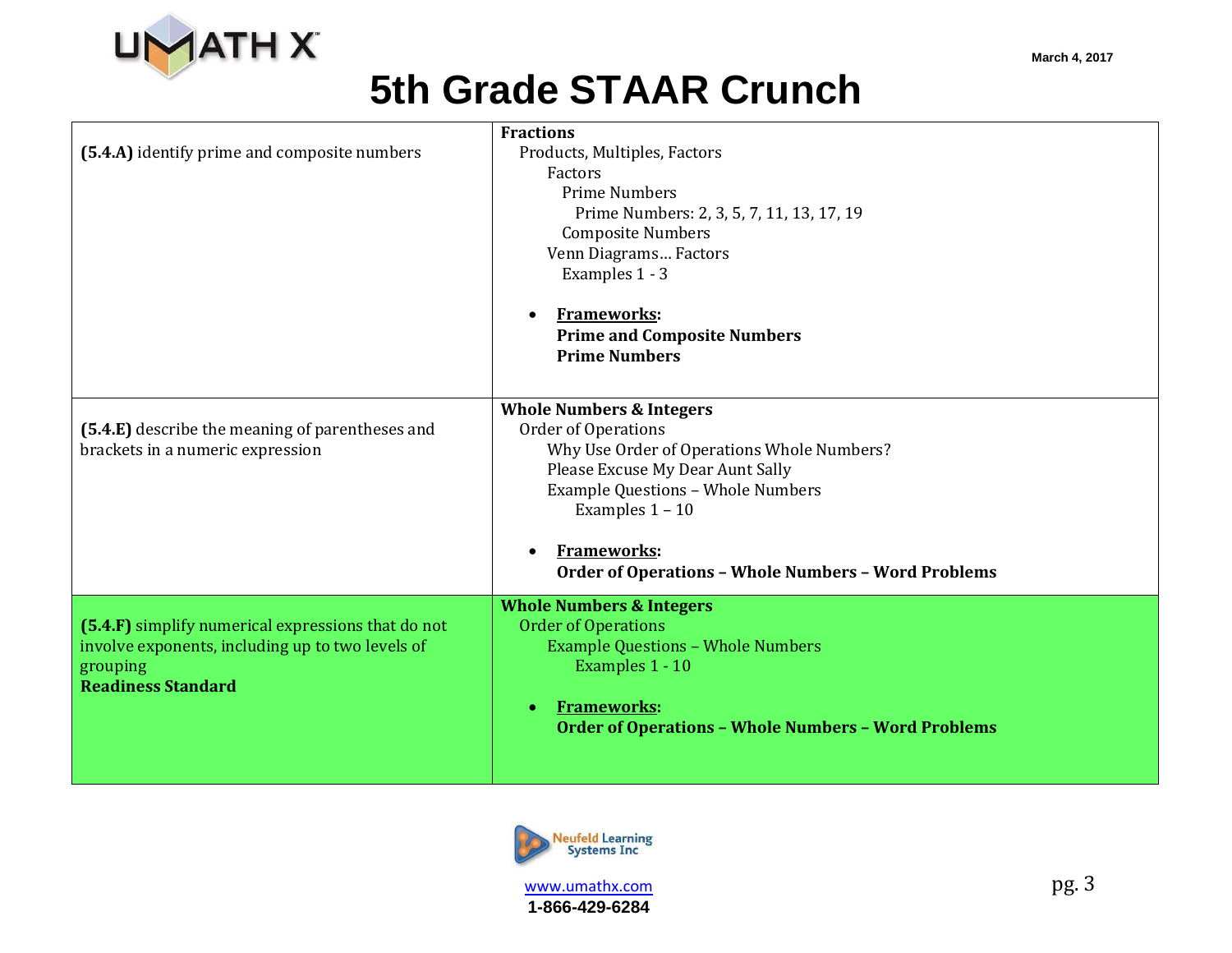

| <b>Category 2: Computations and Algebraic Relationships</b> |                                                        |
|-------------------------------------------------------------|--------------------------------------------------------|
|                                                             | <b>Whole Numbers &amp; Integers</b>                    |
| $(5.3.A)$ estimate to determine solutions to mathematical   | <b>Estimation with Compatible Numbers</b>              |
| and real-world problems involving addition, subtraction,    | Definition & Guided Example                            |
| multiplication, or division                                 | Examples 1 - 5                                         |
|                                                             |                                                        |
|                                                             | <b>Frameworks:</b>                                     |
|                                                             | <b>Whole Numbers &amp; Integers</b>                    |
| $(5.3.B)$ multiply with fluency a three-digit number by a   | Multiplication and Division of Whole Numbers           |
| two-digit number using the standard algorithm               | Multiply by a Two Digit Multiplier                     |
|                                                             | The Standard Method                                    |
|                                                             | Questions 4 & 5                                        |
|                                                             |                                                        |
|                                                             | <b>Frameworks:</b>                                     |
|                                                             | Multiply by a Two-Digit Multiplier_Standard Method     |
|                                                             | <b>Whole Numbers &amp; Integers</b>                    |
| $(5.3.C)$ solve with proficiency for quotients of up to a   | Multiplication and Division of Whole Numbers           |
| four-digit dividend by a two-digit divisor using strategies | Divide by a Single Digit Divisor                       |
| and the standard algorithm                                  | <b>Fair Sharing</b>                                    |
|                                                             | Example 1 - With Blocks                                |
|                                                             | Example 2 - Without Blocks                             |
|                                                             | Questions 1 - 6                                        |
|                                                             | Divide by Partial Quotients                            |
|                                                             | Partial Quotient - Examples 1 - 4                      |
|                                                             | <b>Frameworks:</b><br>Divide by a Single Digit Divisor |
|                                                             |                                                        |

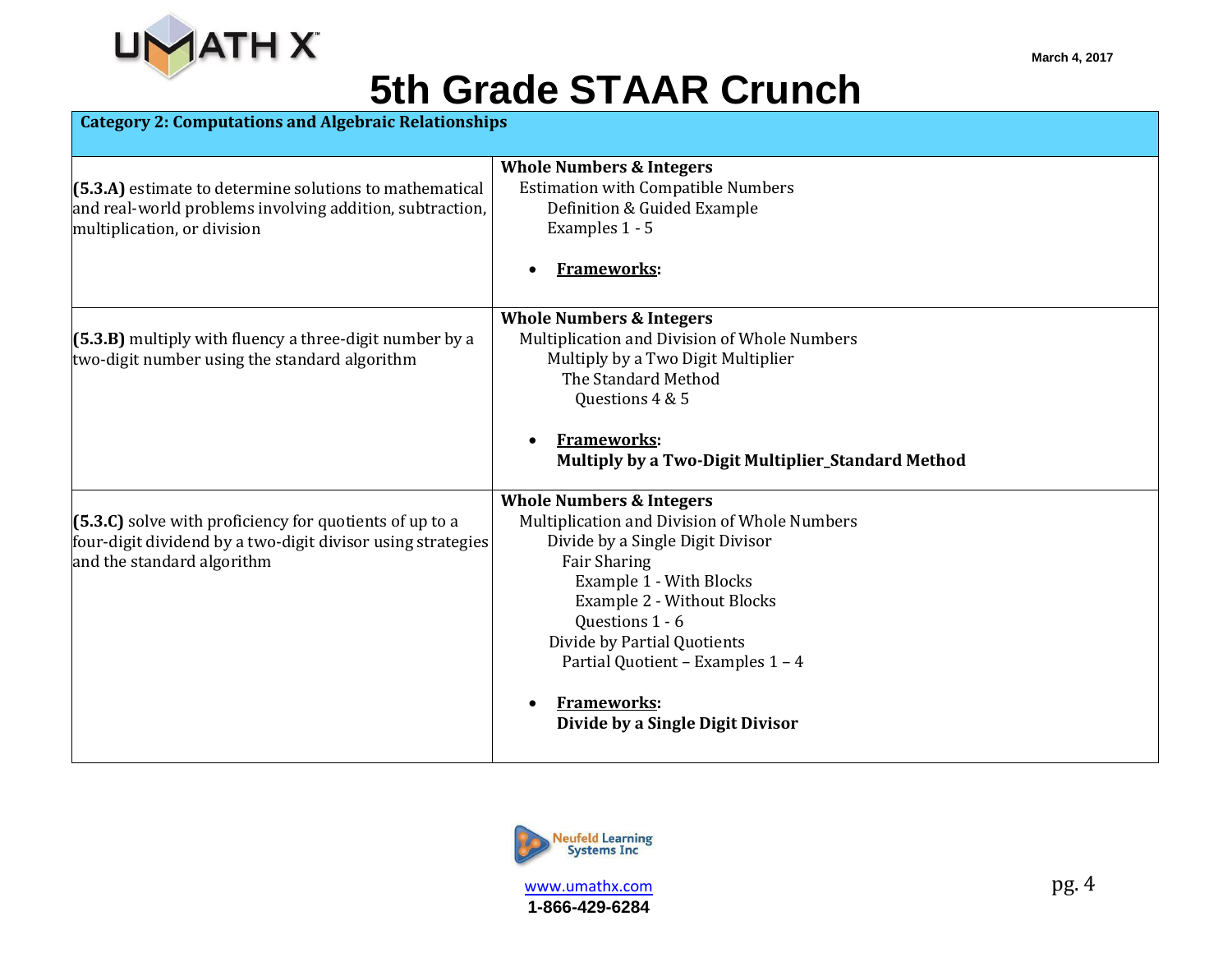

| (5.3.D) represent multiplication of decimals with<br>products to the hundredths using objects and pictorial<br>models, including area models                                                                                                                                            | <b>Fractions</b><br>Multiplication and Division of Decimals<br>Multiply by Repeated Addition<br>Examples 1 - 2<br>Special Case - Multiply a Decimal by a Whole Number<br>Examples 1 and 2 with Blocks<br>Multiply by Partial Products Area<br>Example 1 and 2 with Blocks<br>Frameworks:<br><b>Multiply Decimals by Repeated Addition</b><br><b>Multiply Decimals by Partial Products</b><br>Multiplying Decimals_Partial Products - Distributive Method                                                    |
|-----------------------------------------------------------------------------------------------------------------------------------------------------------------------------------------------------------------------------------------------------------------------------------------|-------------------------------------------------------------------------------------------------------------------------------------------------------------------------------------------------------------------------------------------------------------------------------------------------------------------------------------------------------------------------------------------------------------------------------------------------------------------------------------------------------------|
| (5.3.E) solve for products of decimals to the<br>hundredths, including situations involving money,<br>using strategies based on place-value<br>understandings, properties of operations, and the<br>relationship to the multiplication of whole<br>numbers<br><b>Readiness Standard</b> | <b>Fractions</b><br><b>Multiplication and Division of Decimals</b><br><b>Multiply by Partial Products Area</b><br>Questions 1 -2<br><b>Distributive Method</b><br>Examples $1 - 2$<br>Questions 1 - 2<br>Decimals Around Us Word Problems<br>Example 1 - Oranges<br>Example 2 - Bananas<br>Example 3 - Cycling<br><b>Frameworks:</b><br><b>Multiply Decimals by Repeated Addition</b><br><b>Multiply Decimals by Partial Products</b><br><b>Multiplying Decimals_Partial Products - Distributive Method</b> |



**1-866-429-6284**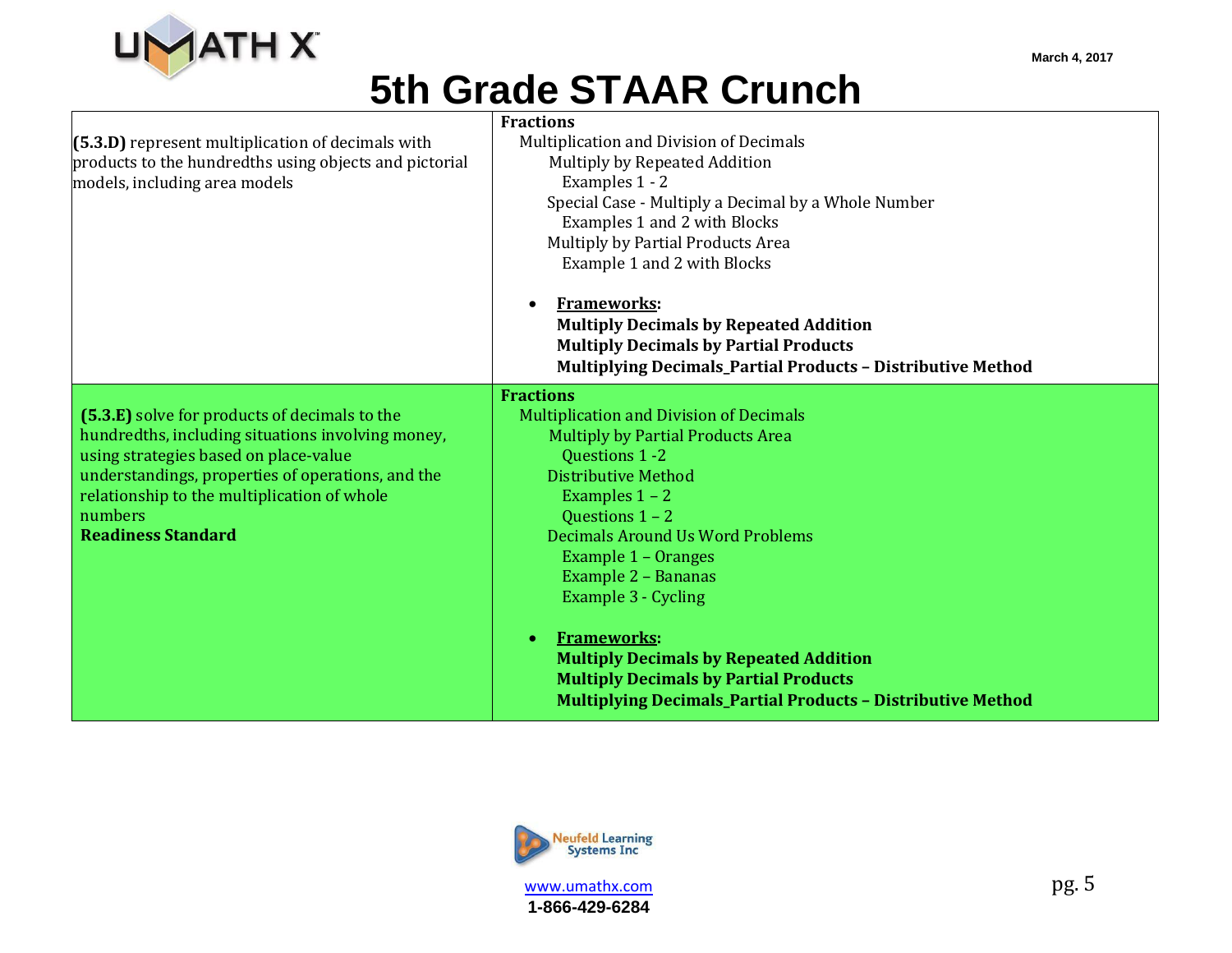

| (5.3.F) represent quotients of decimals to the<br>hundredths, up to four-digit dividends and two-digit<br>whole number divisors, using objects and pictorial<br>models, including area models                         | <b>Fractions</b><br>Multiplication and Division of Decimals<br><b>Pictorial Models for Decimal Division</b><br><b>Tenths</b><br>Examples $1 - 2$<br><b>Hundredths</b><br>Examples 1 - 2<br><b>Frameworks:</b><br><b>Pictorial Models for Decimal Division_Tenths</b><br><b>Pictorial Models for Decimal Division_Hundredths</b> |
|-----------------------------------------------------------------------------------------------------------------------------------------------------------------------------------------------------------------------|---------------------------------------------------------------------------------------------------------------------------------------------------------------------------------------------------------------------------------------------------------------------------------------------------------------------------------|
| (5.3.G) solve for quotients of decimals to the hundredths,<br>up to four-digit dividends and two-digit divisors, using<br>strategies and algorithms, including the standard<br>algorithm<br><b>Readiness Standard</b> | <b>Fractions</b><br><b>Multiplication and Division of Decimals</b><br><b>Partial Quotients</b><br>Examples $1 - 4$<br><b>Fair Sharing Long Division</b><br>Examples $1 - 2$<br>Questions 1 - 4                                                                                                                                  |



www.umathx.com pg. 6 **1-866-429-6284**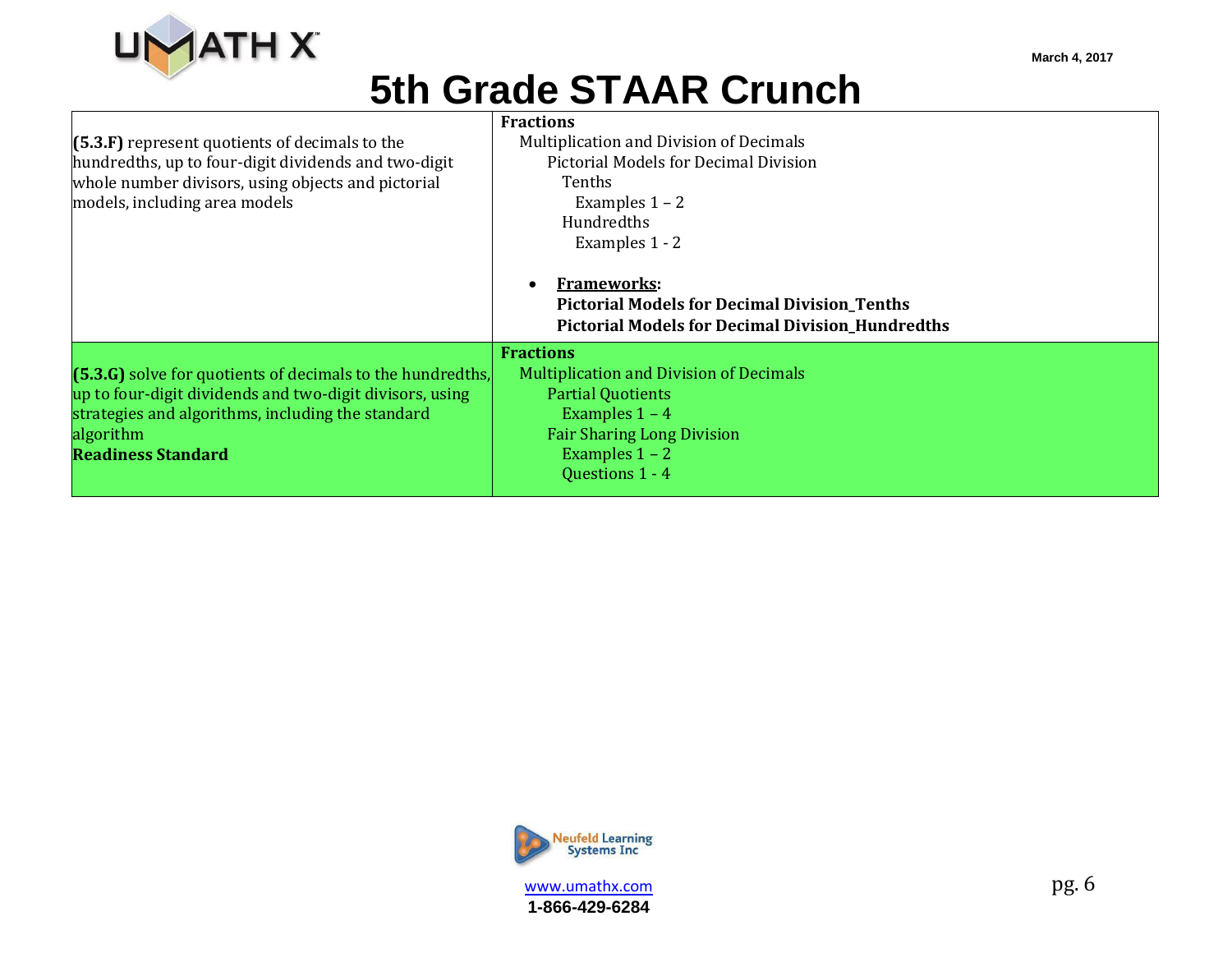

|                                                           | <b>Fractions</b>                                              |
|-----------------------------------------------------------|---------------------------------------------------------------|
| $(5.3.H)$ represent and solve addition and subtraction of | <b>Adding Fractions</b>                                       |
| fractions with unequal denominators referring to the      | <b>Fraction Strips</b>                                        |
| same whole using objects and pictorial models and         | Concepts 1 - 3                                                |
| properties of operations                                  | The Clock                                                     |
|                                                           | Examples $1 - 2$                                              |
|                                                           | The Lowest Common Denominator                                 |
|                                                           | Examples 1 - 2                                                |
|                                                           | <b>Word Problems</b>                                          |
|                                                           | <b>Eating Candy</b>                                           |
|                                                           | <b>Goal Scoring</b>                                           |
|                                                           | Taking a Walk                                                 |
|                                                           | <b>Fraction Card Game</b>                                     |
|                                                           | Magic Square                                                  |
|                                                           | <b>Subtracting Fractions</b>                                  |
|                                                           | <b>Pattern Blocks</b>                                         |
|                                                           | Hexagons 2 & 3                                                |
|                                                           | Summary                                                       |
|                                                           | The Clock                                                     |
|                                                           | Examples $1 - 3$                                              |
|                                                           | <b>Fraction Strips</b>                                        |
|                                                           | Concept 2                                                     |
|                                                           | Subtracting Fractions on a Number Line                        |
|                                                           | Example 3                                                     |
|                                                           | The Lowest Common Denominator                                 |
|                                                           | Examples $1 - 2$                                              |
|                                                           | <b>Word Problems</b>                                          |
|                                                           | Pedro and Alex's Race                                         |
|                                                           | Washing the Cars                                              |
|                                                           | Planting a Garden                                             |
|                                                           | <b>Frameworks:</b><br>$\bullet$                               |
|                                                           | <b>Adding Fractions - The Lowest Common Denominator</b>       |
|                                                           | <b>Adding Fractions - Word Problems - Unlike Denominators</b> |
|                                                           | <b>Subtracting Fractions - The Lowest Common Denominator</b>  |
|                                                           | <b>Subtracting Fractions - Word Problems</b>                  |
|                                                           | <b>All and Call at The Committee</b>                          |

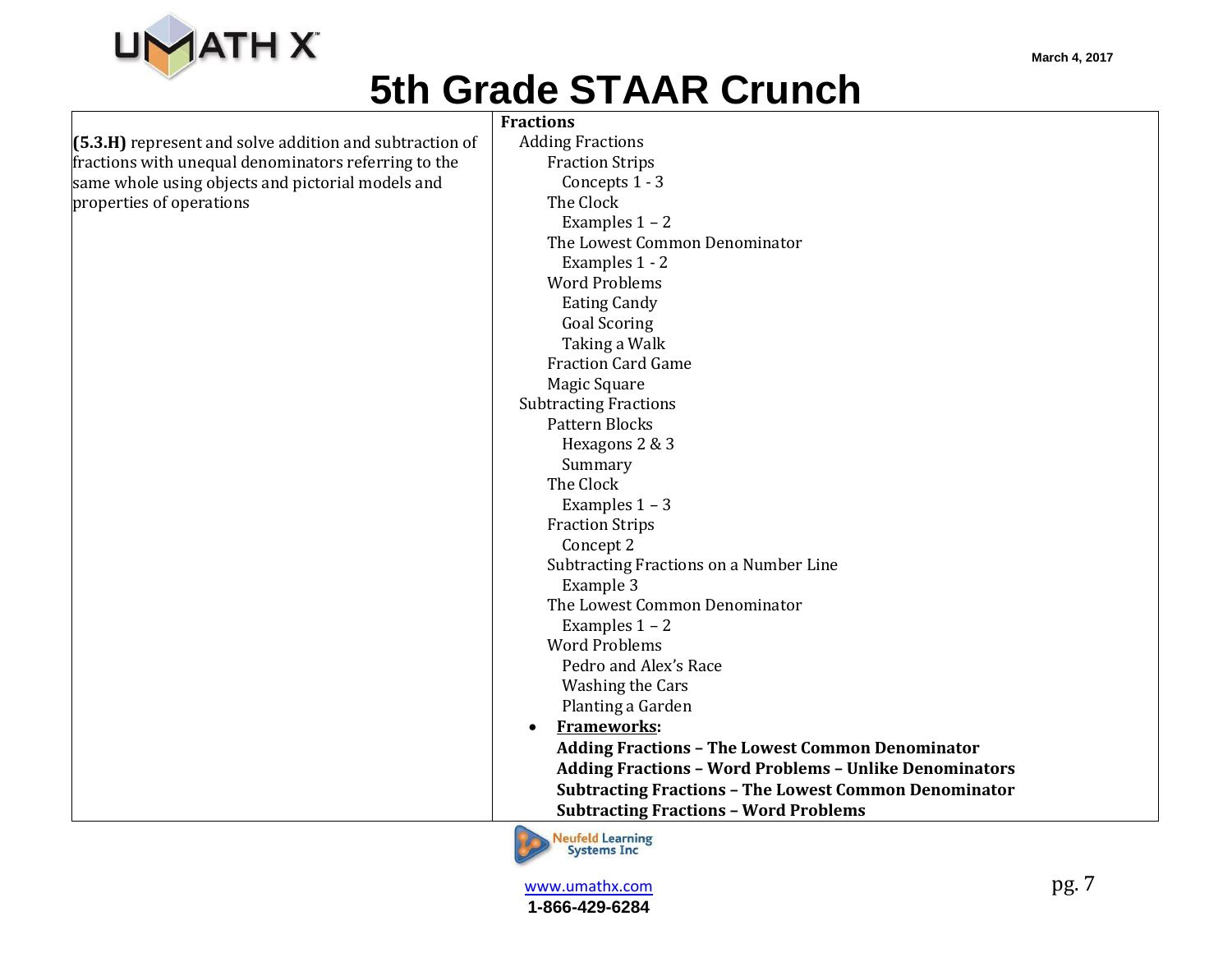

|                                                                  | <b>Fractions</b>                                                                                                                            |
|------------------------------------------------------------------|---------------------------------------------------------------------------------------------------------------------------------------------|
| $(5.3.1)$ represent and solve multiplication of whole            | <b>Multiplying Fractions</b>                                                                                                                |
| number and a fraction that refers to the same whole              | Developing the Rule                                                                                                                         |
| using objects and pictorial models, including area models        | Ex. 1 - Whole Number X Unit Fraction                                                                                                        |
|                                                                  | Ex. 2 - Whole Number X Any Fraction                                                                                                         |
|                                                                  | <b>Frameworks:</b>                                                                                                                          |
|                                                                  | <b>Multiplying Fractions and Whole Numbers</b>                                                                                              |
|                                                                  | <b>Fractions</b>                                                                                                                            |
| $(5.3)$ represent division of a unit fraction by a whole         | Dividing Fractions                                                                                                                          |
| number and the division of a whole number by a unit              | <b>Modeling Examples</b>                                                                                                                    |
| fraction such as $1/3 \div 7$ and $7 \div 1/3$ using objects and | Model 1: Pizza                                                                                                                              |
| pictorial models, including area models                          | Real World Problem with Number Lines                                                                                                        |
|                                                                  | Servings of Yogurt - Whole Number/Unit Fraction                                                                                             |
|                                                                  | Sharing Fudge - Unit Fraction/Whole Number                                                                                                  |
|                                                                  |                                                                                                                                             |
|                                                                  |                                                                                                                                             |
|                                                                  |                                                                                                                                             |
|                                                                  | <b>Frameworks:</b><br>Divide Fractions - U nit Fraction by Whole # with # Lines<br>Divide Fractions - Whole # by Unit Fraction with # Lines |



www.umathx.com pg. 8 **1-866-429-6284**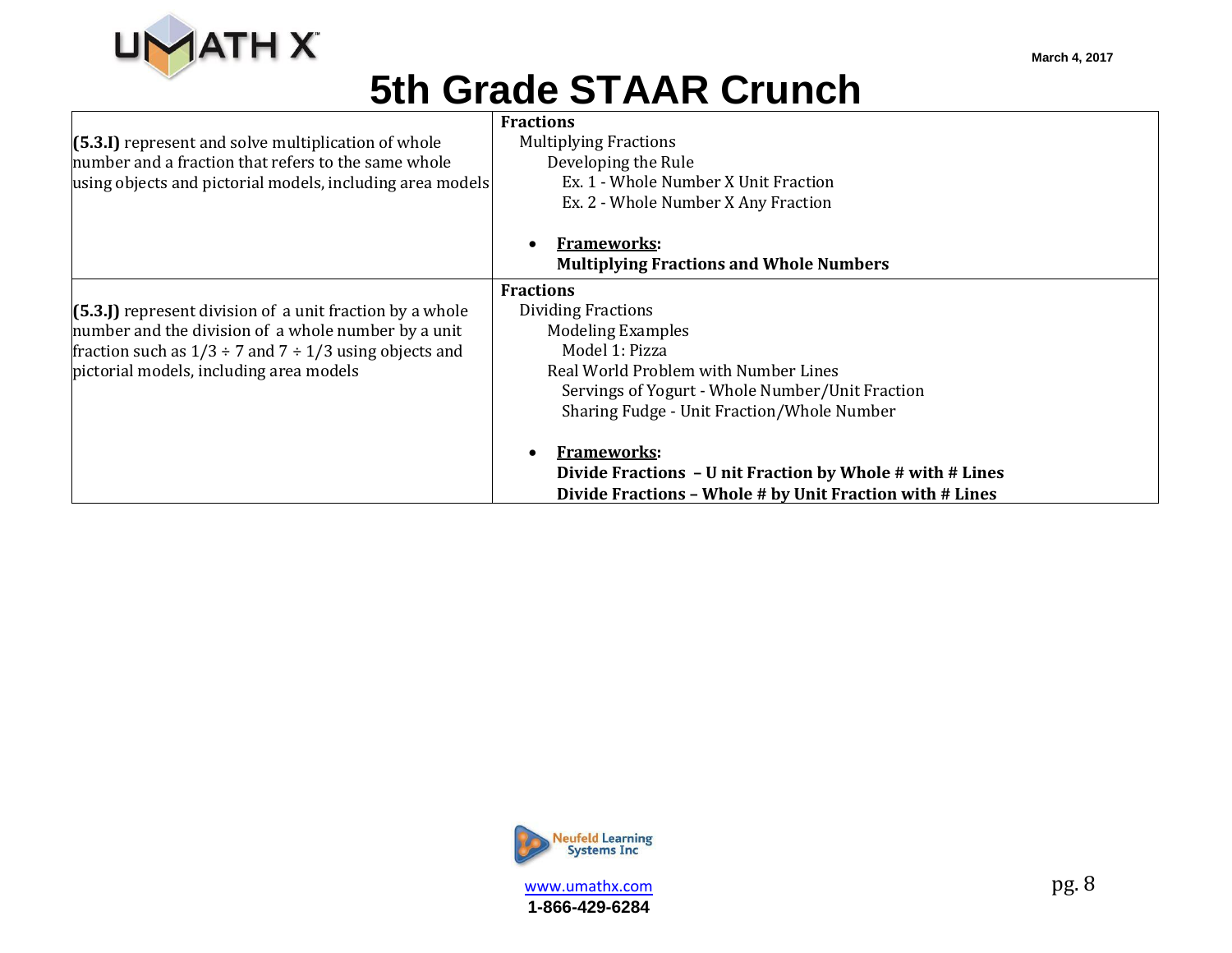

|                                                      | <b>Fractions</b>                                              |
|------------------------------------------------------|---------------------------------------------------------------|
| $(5.3.K)$ add and subtract positive rational numbers | <b>Adding Fractions</b>                                       |
| fluently                                             | <b>Word Problems</b>                                          |
| <b>Readiness Standard</b>                            | <b>Alexander's Friend</b>                                     |
|                                                      | <b>Eating Candy</b>                                           |
|                                                      | <b>Goal Scoring</b>                                           |
|                                                      | Taking a Walk                                                 |
|                                                      | <b>Fraction Card Game</b>                                     |
|                                                      | <b>Magic Square</b>                                           |
|                                                      | <b>Subtracting Fractions</b>                                  |
|                                                      | <b>Word Problems</b>                                          |
|                                                      | Pedro and Alex's Race                                         |
|                                                      | <b>Washing the Cars</b>                                       |
|                                                      | Planting a Garden                                             |
|                                                      | <b>Improper Fractions and Mixed Numbers</b>                   |
|                                                      | <b>Adding Mixed Numbers</b>                                   |
|                                                      | Methods 1 & 2                                                 |
|                                                      | <b>Subtracting Mixed Numbers</b>                              |
|                                                      | Methods 1 & 2                                                 |
|                                                      | <b>Borrowing</b>                                              |
|                                                      | <b>Fraction Card Game</b>                                     |
|                                                      |                                                               |
|                                                      | <b>Frameworks:</b><br>$\bullet$                               |
|                                                      | <b>Adding Fractions - The Lowest Common Denominator</b>       |
|                                                      | <b>Adding Fractions - Word Problems - Unlike Denominators</b> |
|                                                      | <b>Subtracting Fractions - The Lowest Common Denominator</b>  |
|                                                      | <b>Subtracting Fractions - Word Problems</b>                  |

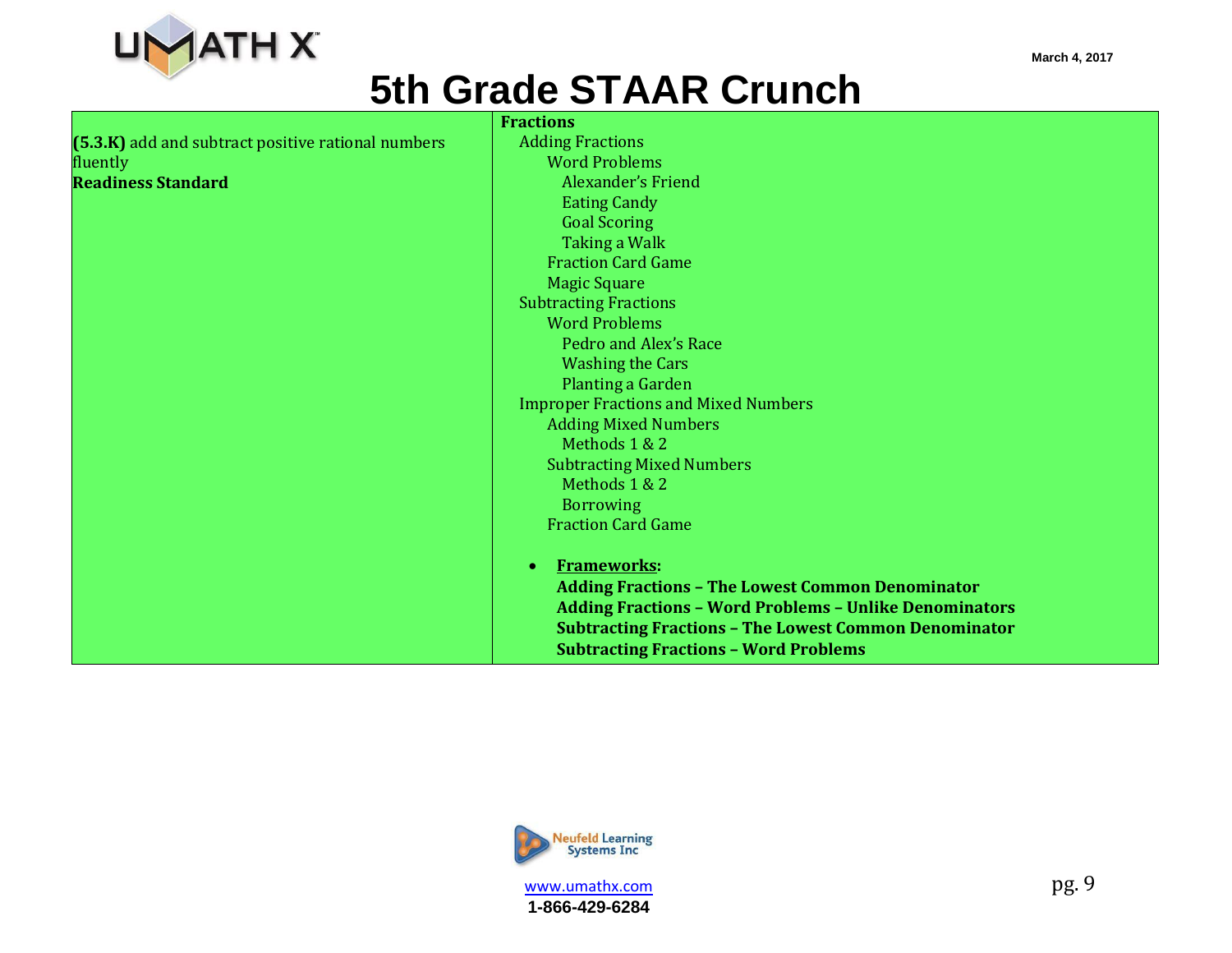

**(5.3.K)** *continued*

|                      | <b>Fractions</b>                              |
|----------------------|-----------------------------------------------|
| <b>(B)</b> continued | <b>Addition and Subtraction of Decimals</b>   |
|                      | <b>Adding Decimals</b>                        |
|                      | <b>Method 1 - Partial Sums</b>                |
|                      | Examples 1 -6                                 |
|                      | Method 2 - Columns                            |
|                      | Examples 1 - 6                                |
|                      | Method 3 - Right to Left                      |
|                      | Examples 1 - 6                                |
|                      | <b>Subtracting Decimals</b>                   |
|                      | Method 1 - Right to Left                      |
|                      | Examples $1 - 6$                              |
|                      | Method 2 - Trade First                        |
|                      | Example $1 - 6$                               |
|                      | Method 3 - Add Up                             |
|                      | Example $1 - 8$                               |
|                      | Method 4 - Add Up to Zero                     |
|                      | Examples $1 - 2$                              |
|                      | <b>Decimals Around Us</b>                     |
|                      | Length in Metric Units                        |
|                      | Examples $1 - 5$                              |
|                      | Pencils                                       |
|                      | Example $1 - 5$                               |
|                      | Money                                         |
|                      | Example $1 - 5$                               |
|                      | <b>Track Meet</b>                             |
|                      | Example 1-4                                   |
|                      | <b>School Supplies</b>                        |
|                      | <b>Frameworks:</b><br>$\bullet$               |
|                      | Adding Decimals - Right to Left               |
|                      | Decimal Addition - Right to Left - 1          |
|                      | Decimal Addition - Right to Left - 2          |
|                      | Decimal Addition - Right to Left - 3          |
|                      | Subtracting Decimals - Right to Left          |
|                      | <b>Neufeld Learning</b><br><b>Systems Inc</b> |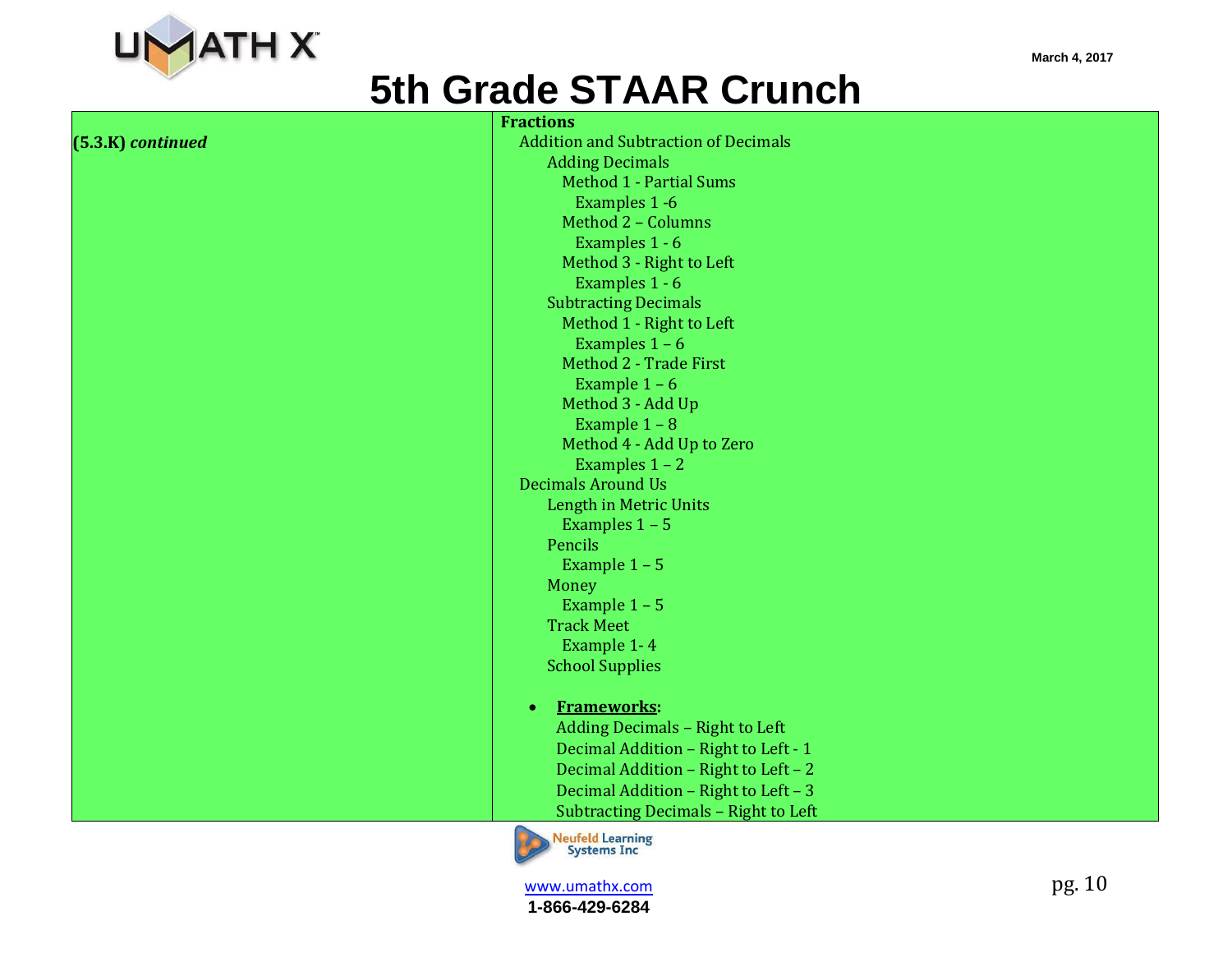

| (5.3.L) divide whole numbers by unit fractions and unit<br>fractions by whole numbers<br><b>Readiness Standard</b>                                                                                     | <b>Fractions</b><br><b>Dividing Fractions</b><br><b>Real World Problem with Number Lines</b><br>Servings of Yogurt - Whole Number/Unit Fraction<br><b>Sharing Fudge - Unit Fraction/Whole Number</b><br><b>Modeling Examples</b><br>Model 1: Pizza<br><b>Frameworks:</b><br>$\bullet$<br>Divide Fractions - U nit Fraction by Whole # with # Lines            |
|--------------------------------------------------------------------------------------------------------------------------------------------------------------------------------------------------------|---------------------------------------------------------------------------------------------------------------------------------------------------------------------------------------------------------------------------------------------------------------------------------------------------------------------------------------------------------------|
|                                                                                                                                                                                                        | Divide Fractions - Whole # by Unit Fraction with # Lines<br><b>Equations</b>                                                                                                                                                                                                                                                                                  |
| (5.4.B) represent and solve multi-step problems<br>involving the four operations with whole numbers using<br>equations with a letter standing for the unknown<br>quantity<br><b>Readiness Standard</b> | <b>Problem Solving</b><br><b>Area of Walls</b><br>Chemistry<br><b>Pool Puzzler The First Problem</b>                                                                                                                                                                                                                                                          |
| $(5.4.C)$ generate a numerical pattern when given a rule in<br>the form $y = ax$ or $y = x + a$ and graph<br><b>Readiness Standard</b>                                                                 | Algebra<br>Patterns, Patterns, Patterns<br><b>Generating &amp; Comparing Number Patterns</b><br><b>Example 1</b><br><b>Generate the Pattern</b><br><b>Create Ordered Pairs</b><br>Graph<br><b>Example 2</b><br><b>Generate the Pattern</b><br><b>Create Ordered Pairs</b><br>Graph<br><b>Frameworks:</b><br><b>Generating &amp; Comparing Number Patterns</b> |

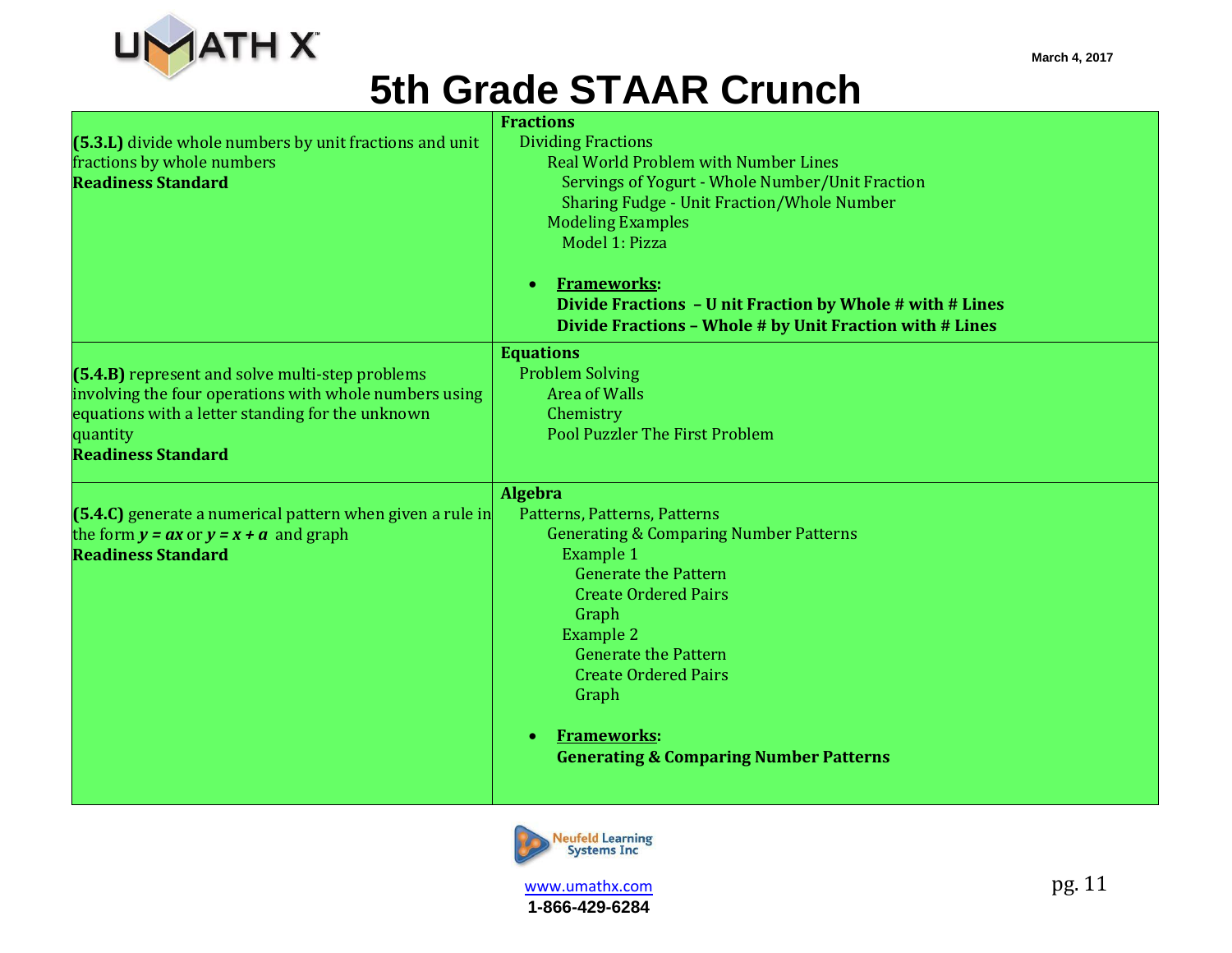

## **5th Grade S**

| ade STAAR Crunch                   |  |
|------------------------------------|--|
|                                    |  |
| <b>Measurement &amp; Geometry</b>  |  |
| Perimeter and Area of Polygons     |  |
| <b>Walk Around a Polygon</b>       |  |
| <b>Joan Walks</b>                  |  |
| <b>Perimeter of Various Shapes</b> |  |
| <b>Examples 1-3</b>                |  |
|                                    |  |

**(5.4.H)** represent and solve problems related to perimeter and/or area related to volume **Readiness Standard**

**Category 3: Geometry and Measurement**

| JULI TTULLI                            |
|----------------------------------------|
| <b>Perimeter of Various Shapes</b>     |
| <b>Examples 1-3</b>                    |
| Perimeter of the Ranch                 |
| <b>Length of Metal Strip</b>           |
| <b>Find the Perimeter</b>              |
| Introduction to Area                   |
| Units                                  |
| <b>Unit Square</b>                     |
| The Square Grid                        |
| Tiles to Cover a Floor                 |
| Examples 1 - 2                         |
| Estimate                               |
| <b>Examples 1-3</b>                    |
| <b>Areas of Polygons</b>               |
| Area of a Rectangle                    |
| Concept                                |
| Examples $1 - 4$                       |
| <b>Solids Volumes and Surface Area</b> |
| <b>Volume of a Solid</b>               |
| <b>Cubic Units</b>                     |
| Fill-em Up                             |
| Intro                                  |
| <b>Sugar Cubes</b>                     |
| Closet                                 |
| <b>Moving Van</b>                      |
|                                        |



**www.umathx.com** pg. 12 **1-866-429-6284**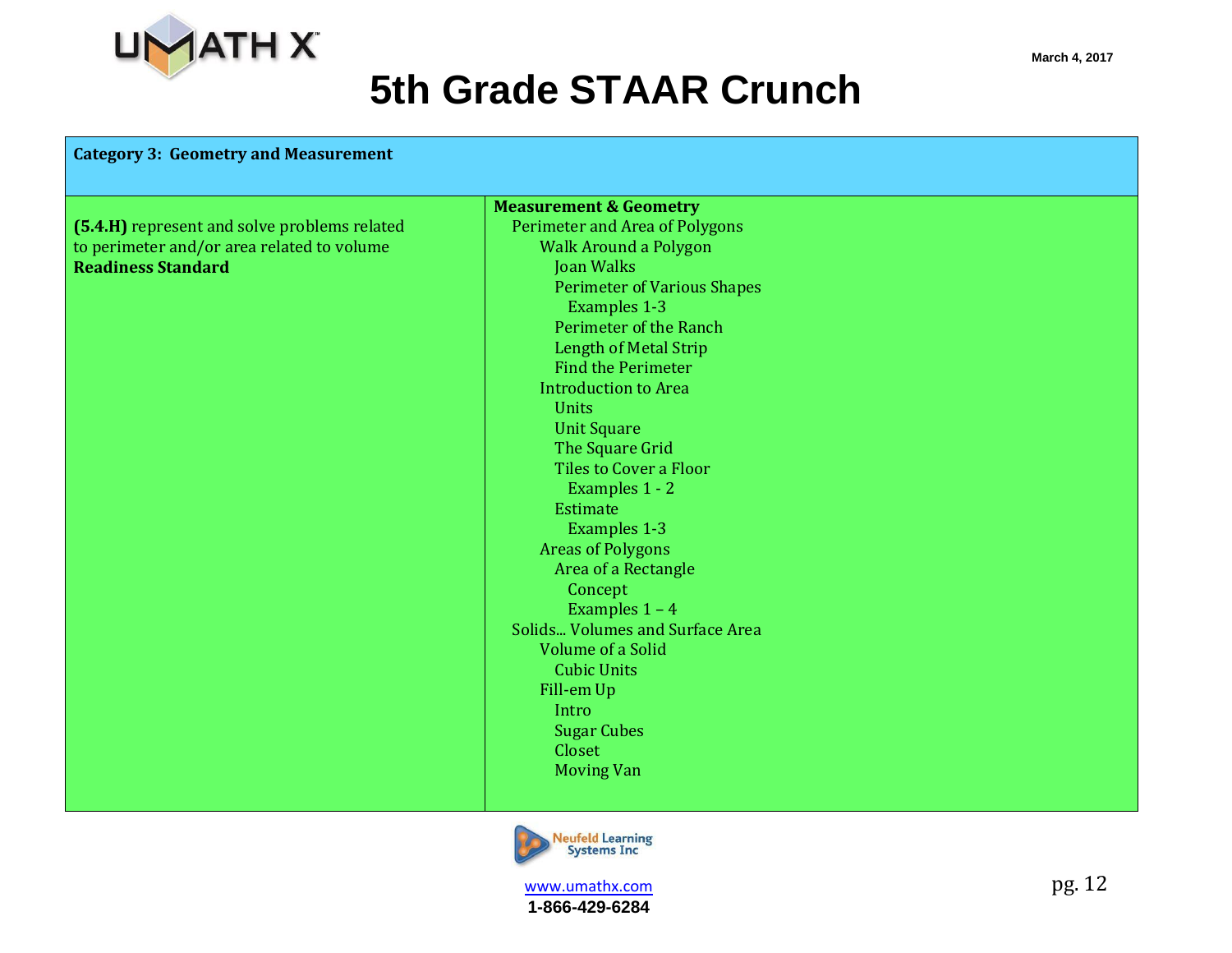

|                   | <b>Measurement &amp; Geometry</b>                   |
|-------------------|-----------------------------------------------------|
| (5.4.H) continued | Solids Volumes and Surface Area                     |
|                   | <b>Volume of a Solid</b>                            |
|                   | Volume of a Prism: Formula 1                        |
|                   | <b>Volume of Rectangular Prisms</b>                 |
|                   | Examples $1 - 2$                                    |
|                   | <b>Real World Problems</b>                          |
|                   | Non-Overlapping Rectangular Prisms                  |
|                   | The Pool                                            |
|                   | The Patio                                           |
|                   | The Stairs                                          |
|                   | <b>Frameworks:</b>                                  |
|                   | <b>Volume of a Solid - Fill Em Up</b>               |
|                   | <b>Volume of a Rectangular Prism</b>                |
|                   | <b>Volume of Rectangular Prisms</b>                 |
|                   | <b>Volume of Non-Overlapping Rectangular Prisms</b> |
|                   |                                                     |
|                   |                                                     |
|                   |                                                     |
|                   |                                                     |



www.umathx.com pg. 13 **1-866-429-6284**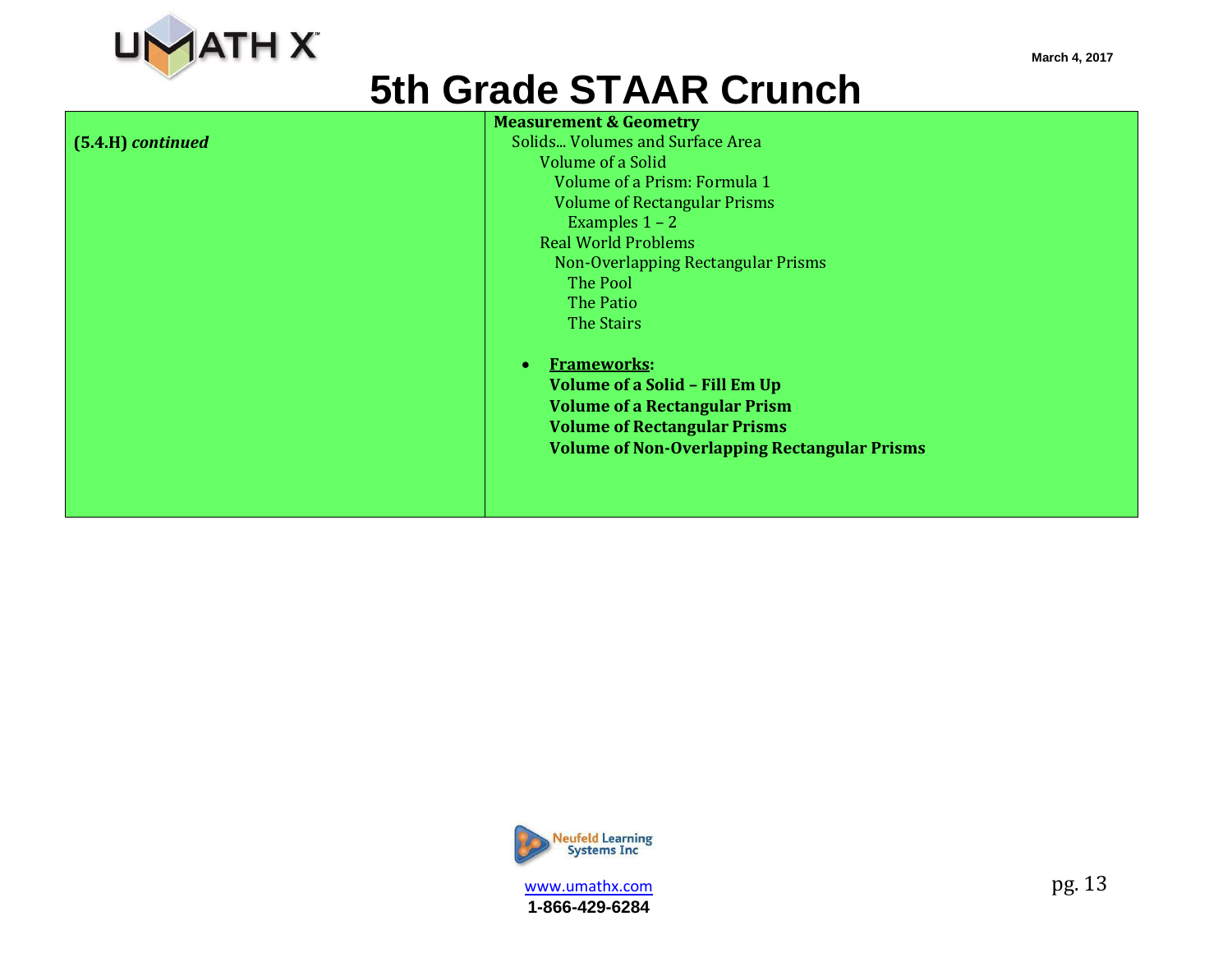

**(5.5.A)** classify two-dimensional figures in a hierarchy of sets and subsets using graphic organizers based on their attributes and properties

**Measurement & Geometry** Perimeter and Area of Polygons Polygons What are They? **Triangles** Definition Classifications By Sides By Angles Quadrilaterals Definition **Classifications** Trapezoid Parallelogram Rectangle Rhombus Square Classify Polygons Venn Diagrams Red & Regular Parallel & Perpendicular Lines Hierarchy Polygons Quadrilaterals **Triangles Frameworks: Classifying Two-Dimensional Shapes Classifying Triangles**





**1-866-429-6284**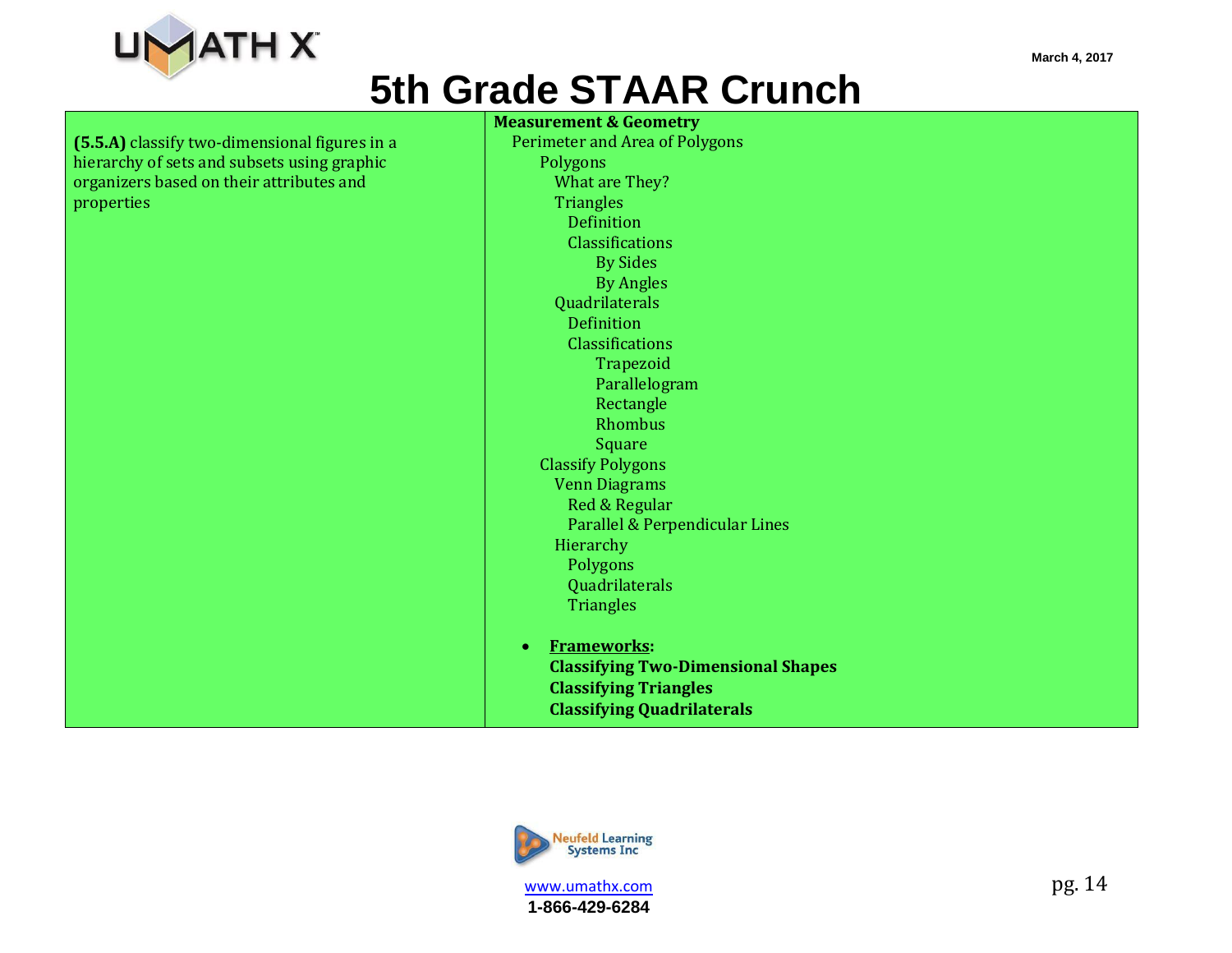

|                                                   | <b>Measurement &amp; Geometry</b>    |
|---------------------------------------------------|--------------------------------------|
| (5.6.A) recognize a cube with side length of      | Solids Volumes and Surface Area      |
| one unit as a unit cube having one cubic unit of  | Volume of a Solid                    |
| volume and the volume of a three-dimensional      | Cubic Units                          |
| figure as the number of unit cubes ( $n$ cubic    | Fill-em Up                           |
| units) needed to fill it with no gaps or overlaps | Intro                                |
| if possible                                       | Sugar Cubes                          |
|                                                   | Closet                               |
|                                                   | Moving Van                           |
|                                                   |                                      |
|                                                   | <b>Frameworks:</b>                   |
|                                                   | Volume of a Solid - Fill Em Up       |
|                                                   | <b>Measurement &amp; Geometry</b>    |
| (5.6.B) determine the volume of a rectangular     | Solids Volumes and Surface Area      |
| prism with whole number side lengths in           | Volume of a Solid                    |
| problems related to the number of layers times    | Volume of a Prism: Formula 1         |
| the number of unit cubes in the area of the       | Volume of Rectangular Prisms         |
| base                                              | Examples $1 - 2$                     |
|                                                   |                                      |
|                                                   | <b>Frameworks:</b>                   |
|                                                   | <b>Volume of a Rectangular Prism</b> |
|                                                   | <b>Volume of Rectangular Prisms</b>  |



www.umathx.com pg. 15 **1-866-429-6284**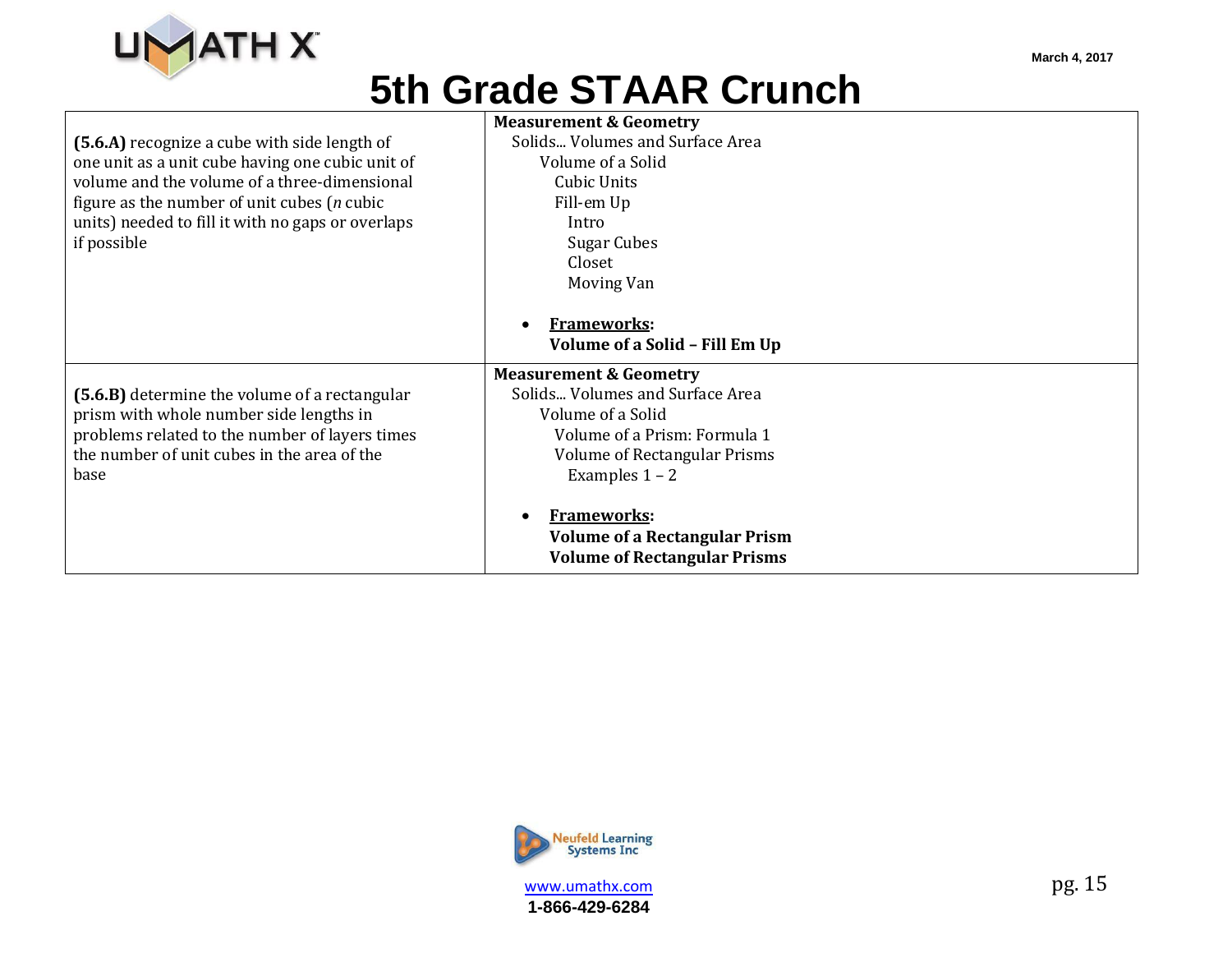

|                                                          | <b>Measurement &amp; Geometry</b>                   |
|----------------------------------------------------------|-----------------------------------------------------|
| (5.7.A) solve problems by calculating conversions within | An Introduction to Measurement                      |
| a measurement system, customary or metric                | Metric Conversions - Length                         |
|                                                          | <b>Understanding Metric Prefixes</b>                |
|                                                          | Metric Prefixes at Work                             |
|                                                          | Metric Match                                        |
|                                                          | Introduction                                        |
|                                                          | Examples                                            |
|                                                          | Converting                                          |
|                                                          | <b>US Standard Conversions - Length</b>             |
|                                                          | Converting                                          |
|                                                          |                                                     |
|                                                          | <b>Frameworks:</b>                                  |
|                                                          | <b>Measurement - Understanding Metric Prefixes</b>  |
|                                                          | <b>Metric Conversions - Length</b>                  |
|                                                          | <b>Metric Prefixes - Length</b>                     |
|                                                          | <b>Metric Conversions - Metric Length</b>           |
|                                                          | <b>Measurement Conversions - US Standard Length</b> |
|                                                          |                                                     |
|                                                          | Graphing                                            |
| (5.8.A) describe the key attributes of the               | Points on a Grid                                    |
| coordinate plane, including perpendicular                | <b>Ordered Pairs</b>                                |
| number lines (axes) where the intersection               | Axis                                                |
| (origin) of the tow lines coincides with zero on         | <b>Quadrants and Cartesian Plane</b>                |
| each number line and the given point $(0,0)$ ; the       | Finding a Point                                     |
| x-coordinate, the first number in an ordered             | Order is Important                                  |
| pair, indicates movement parallel to the x-axis          |                                                     |
| starting at the origin; and the y-coordinate, the        | <b>Frameworks:</b>                                  |
| second number, indicates movement parallel               | Axes, Quadrants and the Cartesian Plane             |
| to the y-axis starting at the origin                     |                                                     |
|                                                          |                                                     |
| (5.8.B) describe the process for graphing                |                                                     |
| ordered pairs of numbers in the first quadrant           |                                                     |
| of the coordinate plane                                  |                                                     |
|                                                          |                                                     |
|                                                          | <b>Neufeld Learning</b>                             |
|                                                          | <b>Systems Inc</b>                                  |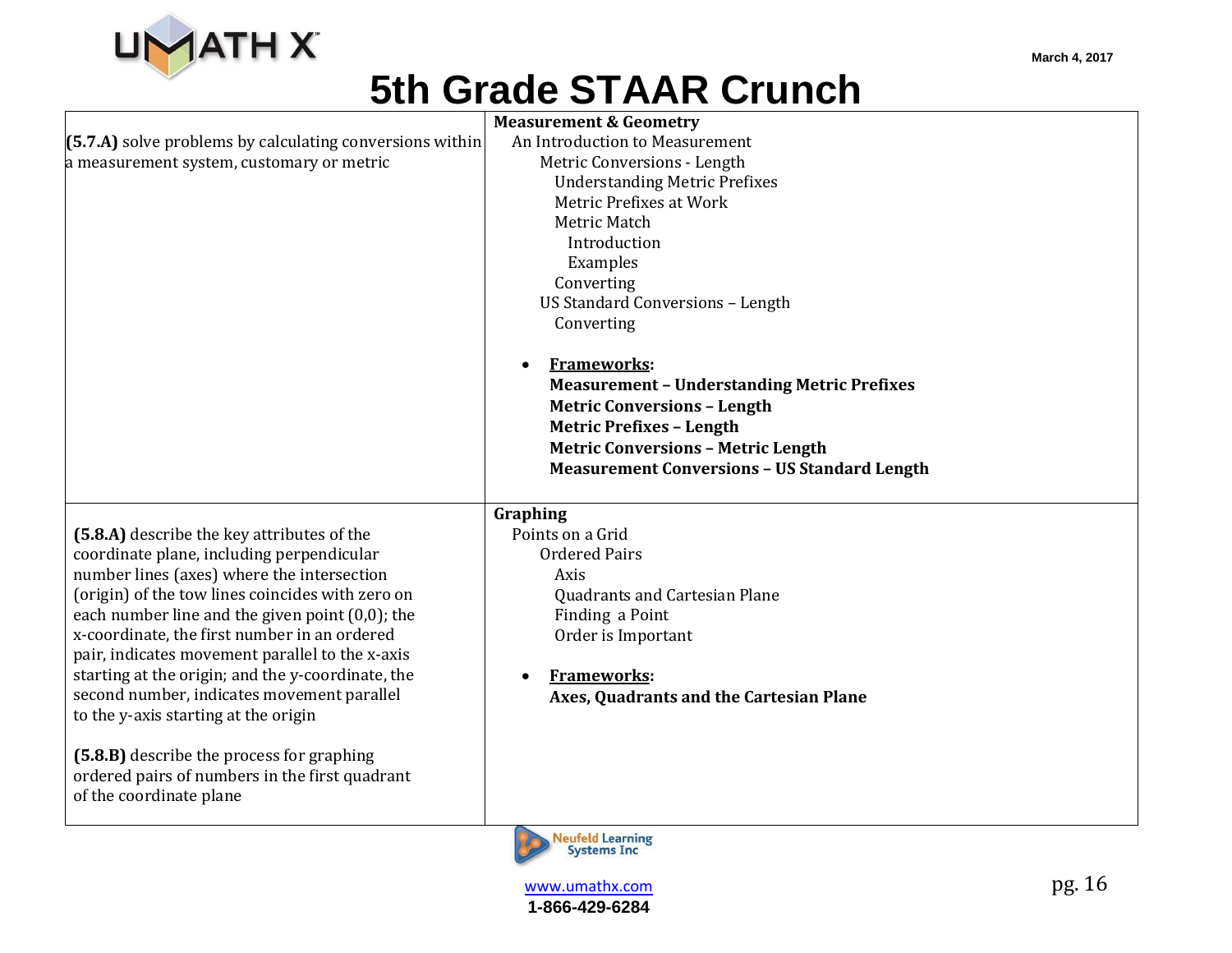

| (5.8.C) graph in the first quadrant of the                       | <b>Graphing</b><br>Points on a Grid            |
|------------------------------------------------------------------|------------------------------------------------|
| coordinate plane ordered pairs of numbers                        | <b>Ordered Pairs</b>                           |
| arising from mathematical and real-world                         | Order is Important                             |
| problems, including those generated by                           |                                                |
| number patterns or found in an input-output                      | <b>Frameworks:</b><br>$\bullet$                |
| table                                                            |                                                |
|                                                                  | <b>Axes, Quadrants and the Cartesian Plane</b> |
|                                                                  |                                                |
|                                                                  |                                                |
| <b>Category 4: Data Analysis and Personal Financial Literacy</b> |                                                |
|                                                                  |                                                |
|                                                                  | Graphing                                       |
| (5.9.A) represent categorical data with bar                      | <b>Statistics</b>                              |
| graphs or frequency tables and numerical data                    | <b>Presenting Data</b>                         |
| measurements in fractions or decimals, with                      | Stem and Leaf Diagram                          |
| dot plots or stem-and-leaf plots                                 | Examples 1 & 2                                 |
|                                                                  | Bar Graph                                      |
|                                                                  | Examples 1 & 2                                 |
|                                                                  | Dot Plot                                       |
|                                                                  | Introduction                                   |
|                                                                  | Creating a Dot Plot                            |
|                                                                  | Interpreting a Dot Plot                        |
|                                                                  |                                                |
|                                                                  | <b>Frameworks:</b><br>$\bullet$                |
|                                                                  | <b>Bar Graph - Operations</b>                  |
|                                                                  | <b>Bar Graphs</b>                              |
|                                                                  | <b>Dot Plots - Introduction</b>                |
|                                                                  | <b>Interpreting Dot Plots</b>                  |
|                                                                  |                                                |